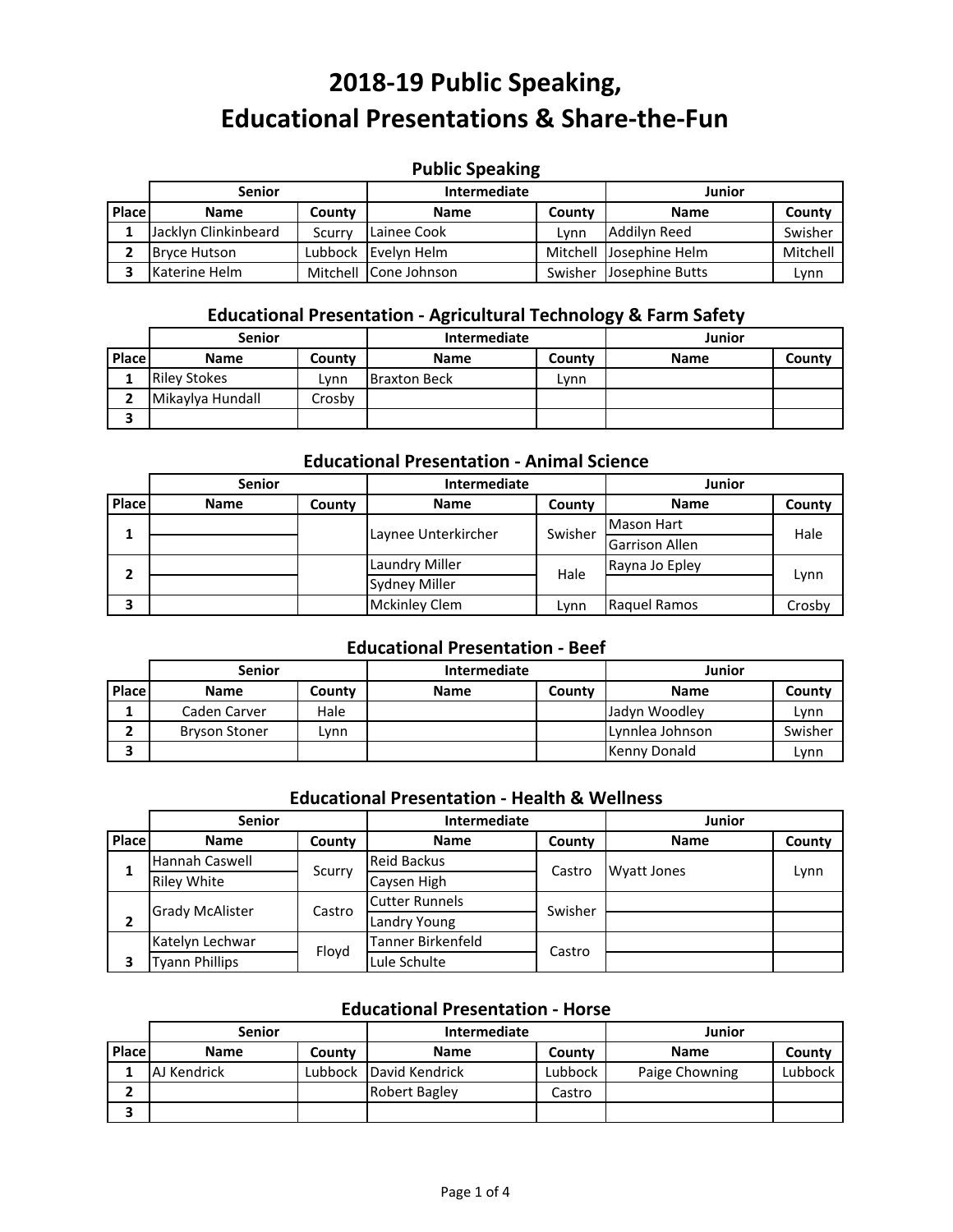#### **Educational Presentation ‐ Open**

|       | <b>Senior</b>    |        | Intermediate |        | <b>Junior</b>          |         |
|-------|------------------|--------|--------------|--------|------------------------|---------|
| Place | <b>Name</b>      | County | <b>Name</b>  | County | <b>Name</b>            | County  |
|       |                  |        |              |        | <b>Drew Morphis</b>    | Swisher |
|       | Ryan Heitschmidt | Castro |              |        | <b>Tripp Runnels</b>   |         |
|       |                  |        |              |        | Jocelyn Johnson        |         |
| 2     |                  |        |              |        | <b>Elyse McCasland</b> | Lamb    |
|       |                  |        |              |        |                        |         |

#### **Educational Presentation ‐ Open: Agriculture and Natural Resources**

|       | <b>Senior</b>     |                                                               | Intermediate          |        | Junior                    |         |
|-------|-------------------|---------------------------------------------------------------|-----------------------|--------|---------------------------|---------|
| Place | <b>Name</b>       | County                                                        | <b>Name</b>           | County | <b>Name</b>               | County  |
|       | Luke Unterkircher | Swisher                                                       | Garicyn Bigham        | Lamb   | Grayson Robinson          | Hockley |
|       |                   | Aaron Chaloupka<br>Garyn Bigham<br>Lamb<br>Maddison Chaloupka |                       |        | Hockley                   |         |
|       |                   |                                                               |                       |        | Lubbock Hudson Dobrovolny |         |
|       | Michael Chaloupka | Lubbock                                                       | <b>Preslie Brooks</b> | Flovd  | <b>Baize Barker</b>       | Lubbock |
|       |                   |                                                               | Kirsten Pyle          |        |                           |         |

# **Educational Presentation ‐ Open: Family & Consumer Sciences**

|       | <b>Senior</b>          |          | <b>Intermediate</b>   |         | <b>Junior</b>     |        |
|-------|------------------------|----------|-----------------------|---------|-------------------|--------|
| Place | <b>Name</b>            | County   | <b>Name</b>           | County  | <b>Name</b>       | County |
|       |                        | Mitchell | Kannadi Hanlin        | Lamb    | <b>Piper Carr</b> | Lamb   |
|       | Kyler Hardegree        |          | <b>Brindle Harper</b> |         | Valaree Harper    |        |
| 2     | <b>Connor Cook</b>     |          | <b>Hadleigh Scott</b> |         |                   |        |
|       | Brooklyn Tyson         | Lynn     | <b>Hadyn Scott</b>    | Lynn    |                   |        |
| 3     | <b>Audrey Crawford</b> |          | Lubbock IBax Edwards  | Lubbock |                   |        |

#### **Educational Presentation ‐ Promote 4‐H**

|       | <b>Senior</b>             |         | <b>Intermediate</b> |        | Junior         |        |
|-------|---------------------------|---------|---------------------|--------|----------------|--------|
| Place | <b>Name</b>               | County  | <b>Name</b>         | County | <b>Name</b>    | County |
|       | <b>Madyson Cook</b><br>л. | Lubbock | Lauren Callaway     | Scurry | Lincoln Graham |        |
|       |                           |         | Cooper Callaway     |        |                | Lynn   |
|       |                           |         |                     |        |                |        |
|       |                           |         |                     |        |                |        |

#### **Educational Presentation ‐ Safety & Injury Prevention**

|       | <b>Senior</b>         |                                                                          | Intermediate          |        | <b>Junior</b> |        |
|-------|-----------------------|--------------------------------------------------------------------------|-----------------------|--------|---------------|--------|
| Place | <b>Name</b>           | County                                                                   | <b>Name</b>           | County | <b>Name</b>   | County |
|       |                       | Tanner Lostroh<br>Swisher<br>Chambre Baille<br>Swisher<br>Claire Lostroh | <b>Mason Scott</b>    |        |               |        |
|       |                       |                                                                          |                       |        |               | Lynn   |
| 2     | <b>Garrison Raley</b> |                                                                          | Swayde Campbell       | Scurry |               |        |
|       | Nikki Wolfe           | Crosby                                                                   |                       |        |               |        |
|       | <b>Bryson High</b>    | Castro                                                                   | Wyatt Bigham          | Floyd  |               |        |
| 3     | Kristi McAlister      |                                                                          | <b>William Weekes</b> |        |               |        |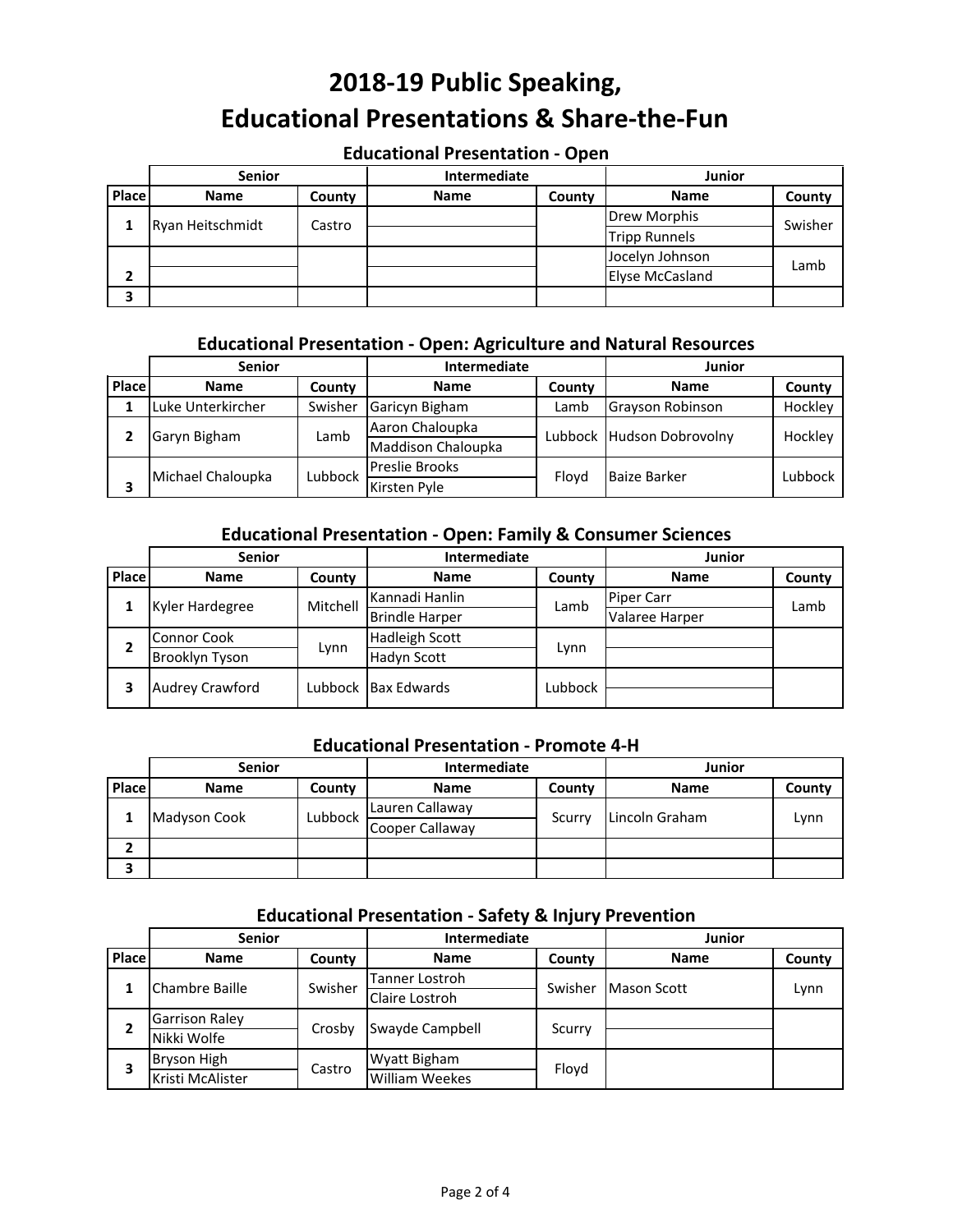## **Share‐the‐Fun: Celebrate 4‐H**

|       | <b>Senior</b> |        | Intermediate |        | Junior      |        |
|-------|---------------|--------|--------------|--------|-------------|--------|
| Place | <b>Name</b>   | County | <b>Name</b>  | County | <b>Name</b> | County |
|       |               |        |              |        |             |        |
|       |               |        |              |        |             |        |
|       |               |        |              |        |             |        |

# **Share‐the‐Fun: Choreographed Routine**

|       | <b>Senior</b>  |        | <b>Intermediate</b> |        | Junior           |         |
|-------|----------------|--------|---------------------|--------|------------------|---------|
| Place | <b>Name</b>    | County | <b>Name</b>         | County | <b>Name</b>      | County  |
|       | Addee Williams | Scurry |                     |        | Aideen Chaloupka | Lubbock |
|       |                |        |                     |        |                  |         |
|       |                |        |                     |        |                  |         |

#### **Share‐the‐Fun: Dramady**

|                | <b>Senior</b> |        | Intermediate         |         | Junior              |         |
|----------------|---------------|--------|----------------------|---------|---------------------|---------|
| Place          | <b>Name</b>   | County | <b>Name</b>          | County  | Name                | County  |
|                |               |        | Lauren Callaway      |         | <b>Avery Goss</b>   |         |
|                |               |        | Cooper Caswell       |         | <b>Cortney Goss</b> |         |
| 1              |               |        | Anzlee Hale          |         |                     | Swisher |
|                |               |        | Jori Haynes          | Scurry  |                     |         |
|                |               |        | Kelton White         |         |                     |         |
|                |               |        | Rykin McCown         |         |                     |         |
|                |               |        | <b>Allison Fikes</b> |         |                     |         |
|                |               |        | Robert john Garcia   |         |                     |         |
|                |               |        | Seth Gore            |         |                     |         |
| $\overline{2}$ |               |        | Jazmine Lopez        | Swisher |                     |         |
|                |               |        | Laynee Unterkircher  |         |                     |         |
|                |               |        | Sarah Wells          |         |                     |         |
|                |               |        | Shaleigh Long        |         |                     |         |
|                |               |        |                      |         |                     |         |
| 3              |               |        |                      |         |                     |         |
|                |               |        |                      |         |                     |         |

### **Share‐the‐Fun: Musical ‐ Instrument**

|        | <b>Senior</b>    |        | Intermediate             |         | Junior                        |         |
|--------|------------------|--------|--------------------------|---------|-------------------------------|---------|
| Place. | <b>Name</b>      | County | <b>Name</b>              | County  | <b>Name</b>                   | County  |
|        | Annabeth Allison | Hale   | <b>IChloe Birkenfeld</b> | Castro  | <b>Justus Curry</b>           | Hale    |
|        |                  |        | Garicyn Bigham           | Lamb    | <b>IOlivia Darby Wardroup</b> | Hockley |
|        |                  |        | <b>Kenna Brummett</b>    | Hockley | <b>Carson Graf</b>            | Scurry  |

## **Share‐the‐Fun: Poetry/Prose**

|       | <b>Senior</b> |        | <b>Intermediate</b>    |        | Junior              |         |
|-------|---------------|--------|------------------------|--------|---------------------|---------|
| Place | <b>Name</b>   | County | <b>Name</b>            | County | <b>Name</b>         | County  |
|       |               |        | Reagan Stokes          | Lvnn   | Mason Walker        | Lynn    |
|       |               |        | <b>Aubrey Schueler</b> | Parmer | <b>Reese Bading</b> | Lubbock |
|       |               |        |                        |        | Rayna Jo Epley      | Lynn    |